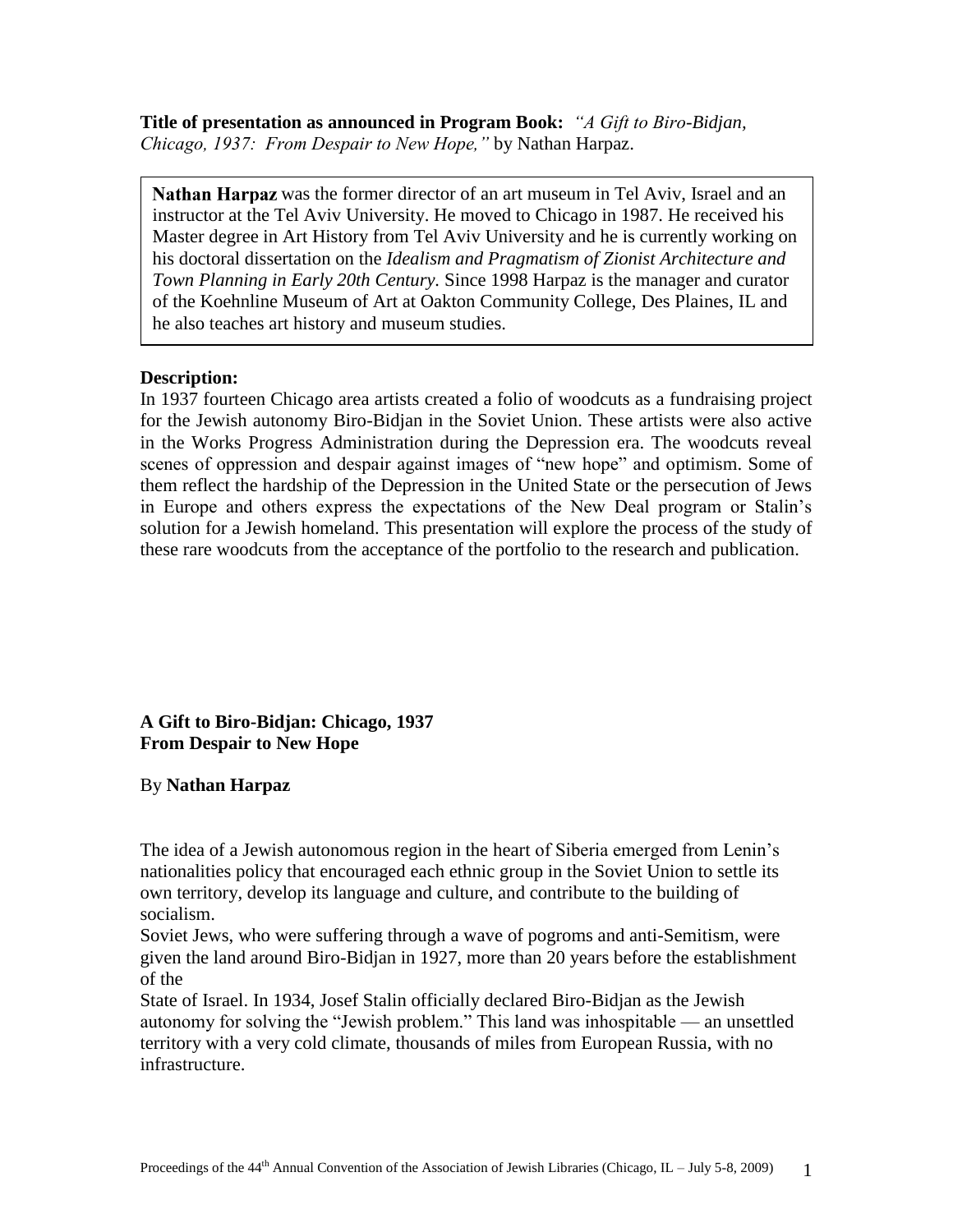To convince Jews to move to this area, the Soviet government offered each settler 600 rubles and free railroad passage and food for the journey. In the early 1930s, the government released The Seekers of Happiness, a film about a poor American family's decision to emigrate to Biro-Bidjan. Posters of smiling workers hauling grain and driving tractors were printed to promote a Soviet version of the Promised Land.

Jews did come from all over the world — Argentina, the United States, even Palestine to settle in communes in the new homeland. In the 1930s, there was an even more compelling reason for Soviet Jews, especially those from the Ukraine, to come to Biro-Bidjan. Tens of thousands of Soviets were suffering and dying of starvation in the first half of that decade under Stalin's brutal collectivization policies.

The Soviets promoted the use of Yiddish in Biro-Bidjan because they considered it the language of the secular, proletarian culture that replaced the "religious" Hebrew. At the height of the Biro-Bidjan project (1934-37), the settlers established Yiddish cultural institutions including schools, newspapers, a library and a theater, the Kaganovich Jewish Theatre, founded in 1934 in a modern Bauhaus style building. Members of the Moscow State Jewish Theatre attended the theater opening, and the first play produced there was by the notable Yiddish writer Shalom Aleichem.

The first exodus from Biro-Bidjan began almost as soon as the settlers arrived. Between 1928 and 1938, 41,000 Jews arrived; by the end of 1938, 28,000 of those had left voluntarily. As the political climate worsened in the late 1930s, the entire political leadership and membership of the writer's club of Biro-Bidjan disappeared into labor camps.

Despite an ideological conflict with the Zionist movement, which advocated for a Jewish homeland in Palestine, American Jews founded two organizations to support the Jewish autonomy in the Soviet Union.

In 1926, a group of American Jews met in Philadelphia to form ICOR, Jewish Colonization in the Soviet Union (the acronym stands for the Yiddish translation). Their first mission was to raise funds for Jewish collectives in the Crimea. One of the chief supporters of ICOR in Chicago was Julius Rosenwald, president of Sears, Roebuck and Company and founder of the Museum of Science and Industry. He opposed the principles of the Soviet government, but he believed it was essential to take a chance on the good faith of the Soviet leaders and their proposal for Jewish autonomy.

Rosenwald contributed more than \$2 million to ICOR. Although some historians have discovered connections between ICOR and the American Communist Party in promoting socialism in Biro-Bidjan, the main goal of this organization was a humanitarian effort to save the European Jews from the future Holocaust.

In February 1936, Jacob Grossberg, a Chicago attorney and one of the founders of the American Jewish Congress, met with prominent Chicago Jews to form a local chapter of Ambijan, an organization founded in New York to support Biro-Bidjan. Despite fierce opposition from those who preferred to assist the Jews in Palestine, Grossberg and the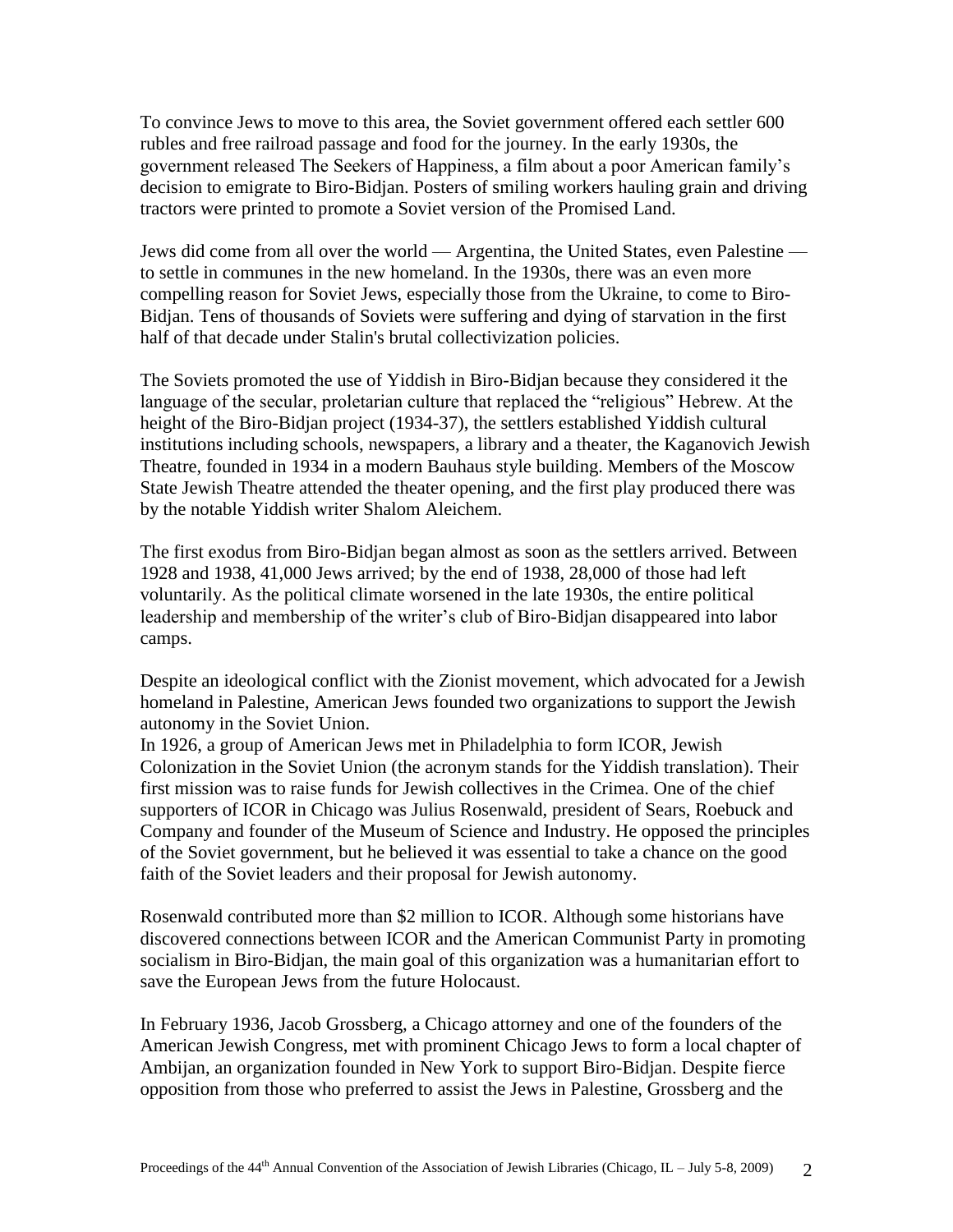members of Chicago Ambijan, like those in ICOR, truly believed that moving Jews from Europe to Biro-Bidjan would protect them from persecution and future disaster.

The revival of the woodcut as a graphic medium started in the late 19th century. Artists like Paul Gauguin and Edvard Munch transformed the woodcut from a narrative illustration into a tool to express individual ideas. They experimented with the wooden block to produce textures and tones that were more dramatic.

This trend continued into the 20th century with the emergence of German Expressionism. Most of the German Expressionists were graphic-minded. They made prolific use of the leading print mediums, especially the woodcut, using the sharp contrast of black and white and the hard, dramatic cuts to express their souls and to turn a small format into a monumental image.

Graphic works also had a solid tradition in the history of Jewish art. Jews used calligraphy to scribe in accordance with certain stylistic rules. The Jewish attachment to the book promoted the evolution of book illustrations. Jewish artists like Herman Struck, Joseph Budko and Jacob Steinhardt, who produced powerful graphic work with Jewish themes, inspired future artists.

Herman Struck (1887-1944) contributed internationally to the development of etching and created prints representing views of Israel and Jewish culture in various lands. His student, Joseph Budko (1880-1940), followed his lead and turned to graphic art. Budko developed a style that combined personal attitude with Jewish mentality, a synthesis of Jewish tradition and modern artistic approach. He also revived the spirit of Jewish book illustration, elevating it to modern design.

In 1913, Jacob Steinhardt (1887-1969) and Ludwig Meidner (1884-1966) founded the Berlin Expressionist group known as Die Pathetiker (The Suffering Ones), which focused mainly on graphic arts. Steinhardt became one of the most prominent woodcut artists using a neo-Gothic or Biblical style and refining the technique of block printing.

The Federal Arts Program of the U.S. Works Progress Administration established a Graphic Arts Division in 1935. The replicated prints and public murals created during this period contained social messages that were targeted to a Depression-weary mass audience. The artists of A Gift to Biro-Bidjan, who were active members of the WPA, produced graphic art and public murals.

In 1937, the Chicago Society of Artists began publishing an annual block-print calendar to expose Chicago artists to a wider audience and to finance the society's activities. The Artist Calendar – 1937 was published in the summer of 1936 and featured woodcuts by 30 artists, including four artists who contributed to A Gift to Biro-Bidjan: Fritzi Brod, Abraham Weiner, Louis Weiner, and Todros Geller. This calendar project, used as a fund-raising tool, preceded the ICOR publication of A Gift to Biro-Bidjan.

Among the artists who participated in A Gift to Biro-Bidjan, Todros Geller was the most prominent graphic artist. He illustrated more than 40 books, and several books of his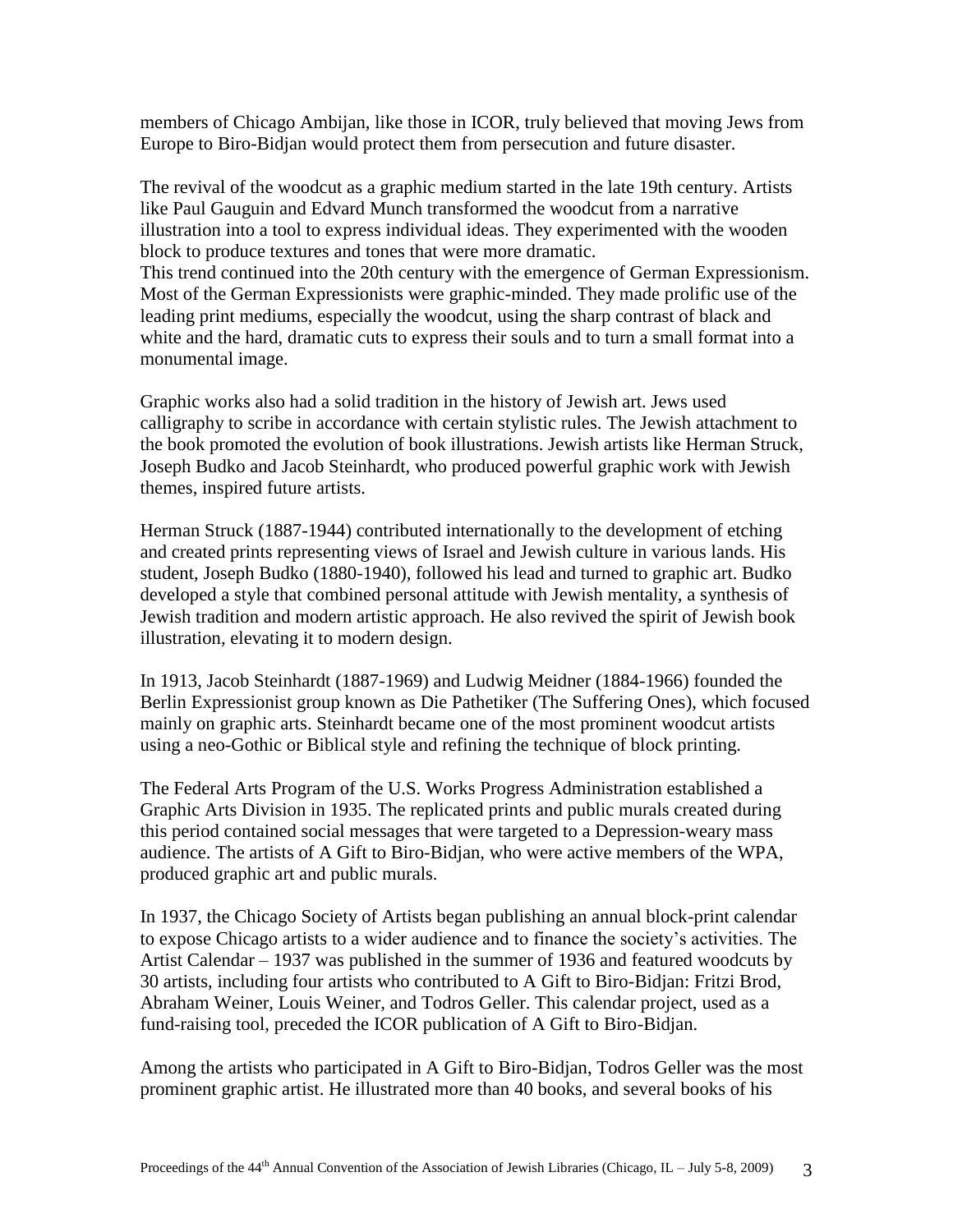woodcuts were published. In the same year A Gift to Biro-Bidjan was produced, L.M. Stein published Geller's woodcuts album, From Land to Land.

The artists of A Gift to Biro-Bidjan made remarkable use of woodcut techniques to promote their ideas. Black silhouette, where the artist carves out background spaces from the wooden block, was applied mainly for the motif of "despair." White silhouette, where the artist carves out the area of the subject, was used primarily for the motif of "new" hope." The dramatic contrast of black-and-white woodcut emphasizes the symbolism of "dark" versus "light" and "despair" versus "new hope."

The red-and white-woodcut was attached to the black cover of the portfolio. There is no reference, on the image or in the introductory text, to the identity of the artist who created this woodcut; however, socially and stylistically it corresponds to Todros Geller's work. Chicago publisher L.M. Stein, who produced the portfolio, had a lengthy working relationship with Geller and shared a similar ideology. Beginning in 1926, Stein published books illustrated by Geller and monographs of the artist, including the most extensive album, From Land to Land, which was published in 1937, the same year as A Gift to Biro-Bidjan. Stein and Geller, considered "radical progressives," were part of the Chicago Jewish Left who believed in promoting the Yiddish language. The two supported the Soviet Union for its commitment to the Yiddish language and to the Jewish settlement in Biro-Bidjan. The selection of a socialistic red color in the title page woodcut reflects their ideology.

The text on Title Page, inscribed in Yiddish and English, is accompanied by two small images that reflect the "despair" against "new hope" themes of the portfolio.

The "despair" motif is expressed symbolically by smokestacks discharging dark plumes of smoke into an urban, industrial landscape. Since the Industrial Revolution, artists had used the image of smoking chimneys to portray the threat of the urban environment. Geller displayed two images using this motif in From Land to Land, produced in 1937 as part of the WPA project. In the woodcut Chicago Towers, the smoke spreads from the chimneys, almost engulfing the nearby tall buildings. South of Chicago is a somber scene filled with a dramatic view of smokestacks that resemble those on the title page of A Gift to Biro-Bidjan. In the context of the Depression, the smokestacks represent suffering and despair.

At the top of TitlePage, a human figure looks skyward and stretches a hand toward the rising sun for "new hope." While the smokestacks of despair are expressionistic in design, the new hope image is inspired from Geller's works of the 1920s, which were designed in the Art Nouveau style. The Jewish artist Ephraim Moses Lilien (1874-1925), who developed a "Zionist Art" by blending tradition and modernism, influenced his early illustrations. Lilien's Art Nouveau-style images included the motif of light as a symbol of optimism, elevating the Jewish people from "darkness to a great light". In the same manner, Bolshevik posters during and after the Communist Revolution used the rising sun as a symbol of the "new world order."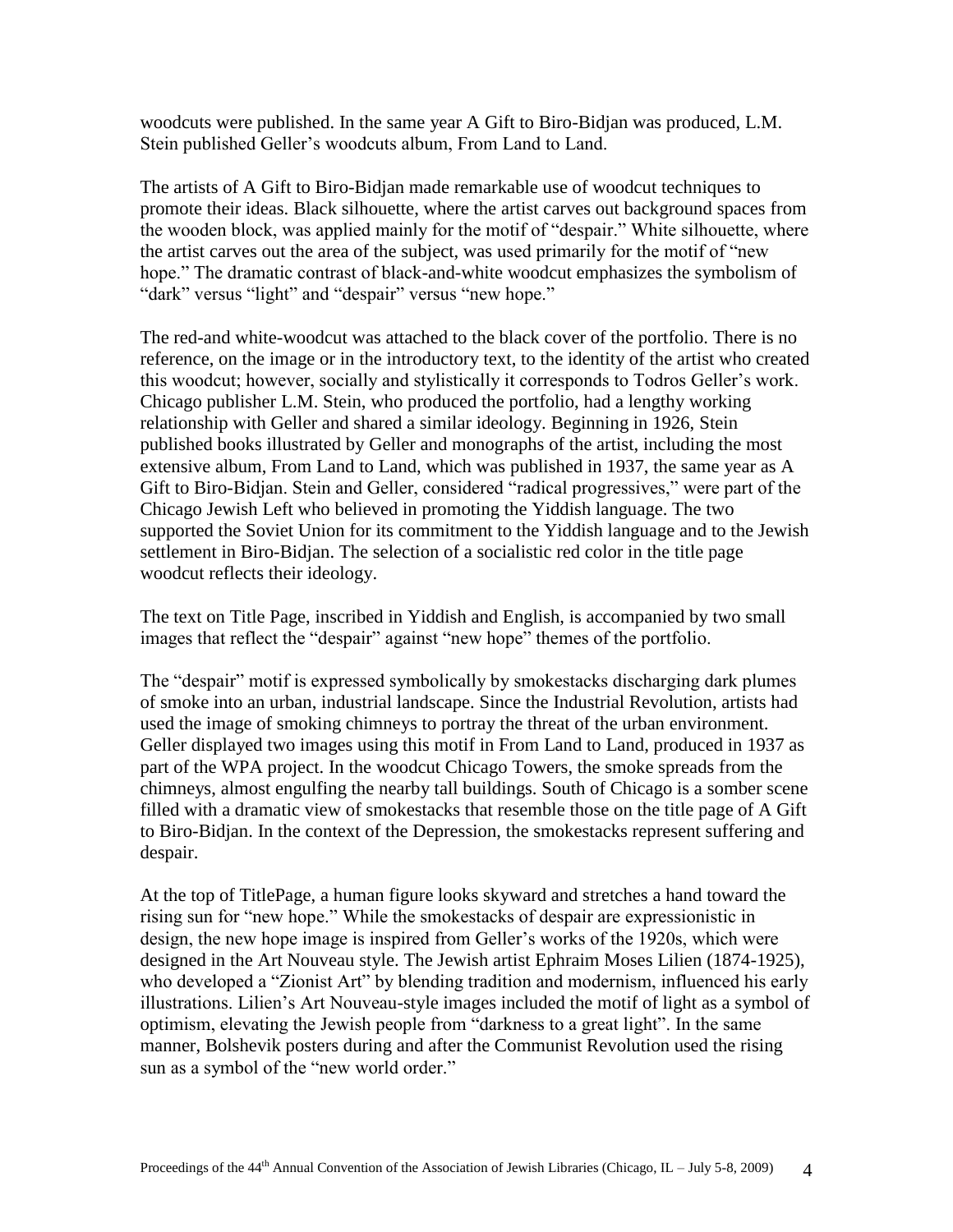Alex Topchevsky (later known as Alex Topp) was born in Chicago and studied at Hull House under the instruction of his brother Morris Topchevsky and Enella Benedict. He earned his M.F.A. from the School of the Art Institute of Chicago and his education degree from Loyola University in Chicago.

He traveled and painted in Mexico, Central America and Europe. His works were exhibited at Art Institute of Chicago and the Brooklyn Museum in New York, and they are included in the collections of the Smithsonian Institute and the Library of Congress in Washington, D.C.

During the Depression, Topchevsky worked for the WPA as an easel painter and muralist for various government agencies and public institutions.

Exodus from Germany is the only image in the portfolio that directly portrays a specific political theme. Topchevsky was reacting to the historical events that were occurring in Nazi Germany. From 1933 to 1937, German Jews were gradually stripped of their rights and were under increasing legal and social restrictions. The artist's image suggests a solution of evacuating from the hostile country and moving to a safe homeland. In the context of the portfolio, one of the optional destinies is the Jewish autonomous region, Biro-Bidjan.

Topchevsky constructed a striking composition in Exodus from Germany. He used an explosive perspective where the escapees, carrying a pitchfork, a violin or a book, move in a procession between two geometric symbols: the Nazi swastika and the illuminated, round shape of a sack carried by one of them.

A circular object like a sack being carried by a human figure symbolizes the poor, the homeless and the refugee, or as used by the expressionist artist Edvard Munch (1863- 1944), the wanderer. Aaron Bohrod in West Side, used this symbol in dual meanings – as a victim of the Great Depression in Chicago or as the Jew who lacks a homeland.

Topchevsky employs the woodcut technique of white silhouette to intensify the drama. In the darkness, a flame emerges from the swastika, spreads into the circular element and turns it into a glowing object like the rising sun, symbolizing new hope.

A Chicago native, William Jacobs studied at the Art Institute of Chicago and at Hull House. His teachers were Herman Sachs and Enella Benedict. During the early 1930s, Jacobs painted in Dayton, Ohio, and Chicago. His works were exhibited at the Art Institute of Chicago, the Chicago Woman's Aid and the Jewish Women's Art Club. He was awarded the Artists' Guild prize in design from the Art Institute of Chicago. As one of the WPA artists during the Depression, he participated in the painting of murals in the corridors of Chicago's Spaulding High School.

In the book Art of Today: Chicago, 1933 (written by J.Z. Jacobson and published by L.M. Stein), Jacobs reveals how he was influenced by Expressionism, his interest in the typical Depression-era industrial scenes and his cosmopolitan inclination:

Generally I consider my art a purely personal expression; occasionally I don't. I consider it, also, a contribution to society. … I consider my work an expression of the age. I am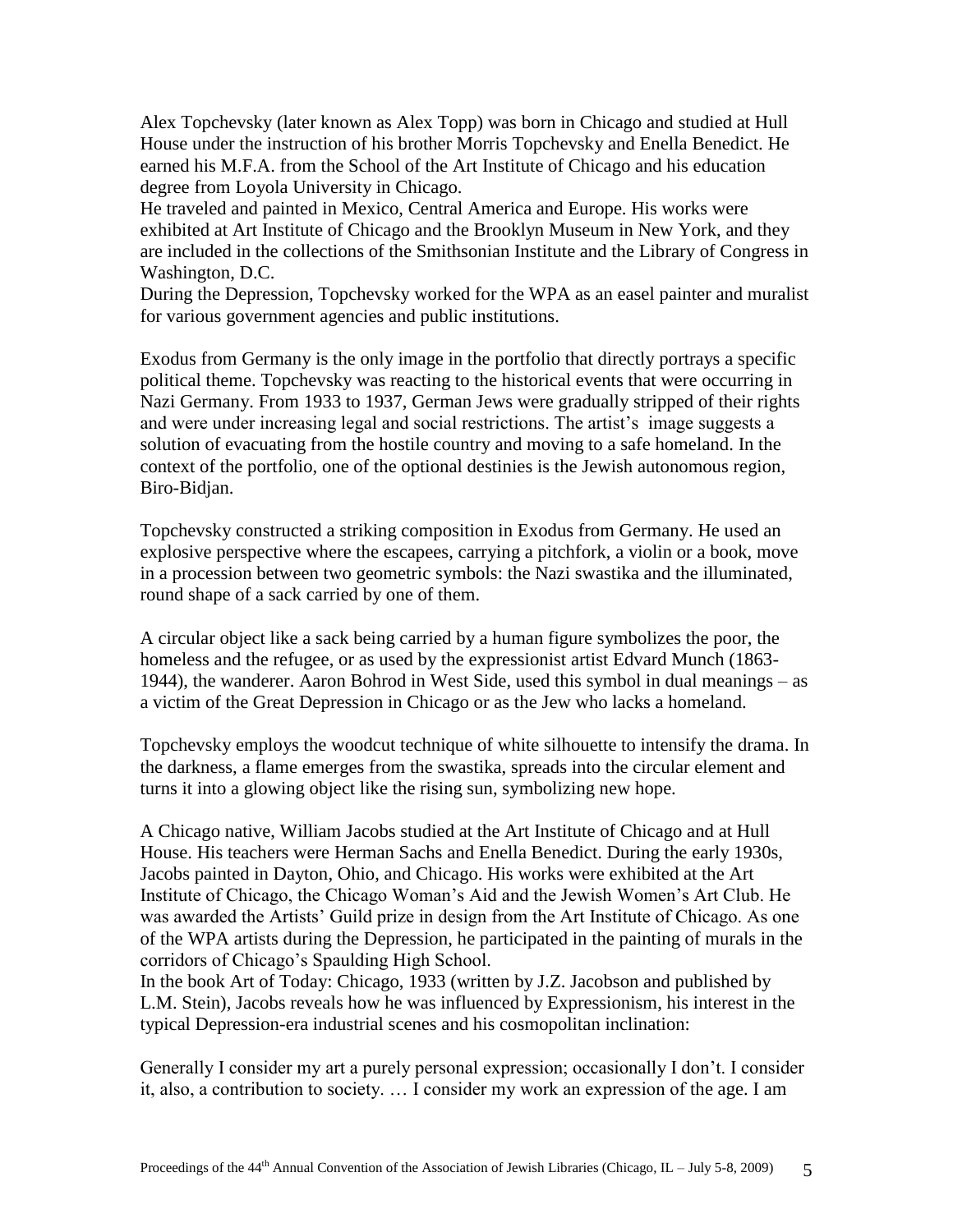painting industrial subjects and find them very interesting. … I believe that art should be Universal in spirit, and therefore I do not consider my work an expression of the spirit of any national, racial, religious, political, social or economic group, body, background or attitude.

The satiric nature of Persecution is analogous to the militaristic, brutal graphics of the German expressionist George Grosz (1893-1959) who supported Communism after the November Revolution but retreated later because of of Stalin's atrocities. Jacobs uses the woodcut medium to create a contrast between the wide white spaces in the pastoral landscape and the dark mass in the oppressed crowd. The soldiers and the refugees march in one direction, except one figure on the left who looks up and raises a fist in rebellion. The mother and child in the center of the composition resemble the introverted motherchild images of German expressionist artist Kathe Kollwitz (1867-1945).

Faithful to his statement about the "universal spirit," Jacobs does not disclose the ethnic identity of the sufferers or their oppressors in Persecution. Including this image in A Gift to Biro-Bidjan, however, links the persecution with the need for a Jewish homeland.

Between 1926 and 1930, Chicago-born Aaron Bohrod studied at the School of the Art Institute of Chicago and the Art Students League in New York. Influenced by teacher John Sloan, Bohrod selected themes that involved the immediate world around him. After returning to Chicago in 1930, he painted views of the city and its working class. The artist stated:

I may be in a Pacific Jungle, a European battlefield or a Chicago alley; no matter. What I will paint as a result of exposure to the locale that inspires a given work, will, I hope, first indicate what to a certain extent that place and the activity in it looked like.

As a WPA artist during the Depression, Bohrod painted public murals, including Old State Capitol in the Vandalia, Ill., post office, (1936); Breaking the Prairie – Log City 1887 in the Galesburg, Ill., post office (1939); and Clinton in Winter in the Clinton, Ill., post office (1939).

Bohrod's name was placed at the head of the artists list inside A Gift to Biro-Bidjan in recognition of his prominence (the other names are in alphabetic order). His works were shown in various exhibitions, and they are now included in the collections of major museums in the United States, such as the Art Institute of Chicago, the Metropolitan Museum of Art and the Whitney Museum of American Art in New York, and the Hirshhorn Museum in Washington, D.C.

West Side is a typical Depression-era scene by Bohrod. It is parallel to his oil painting Landscape near Chicago (1934) in the collection of the Whitney Museum of American Art, New York, where he uses the debris to create an atmosphere of negligence and despair. In addition to the run-down car in West Side, he displays an old man carrying a bag of belongings on his back, like Topchevsky's figure in Exodus from Germany. The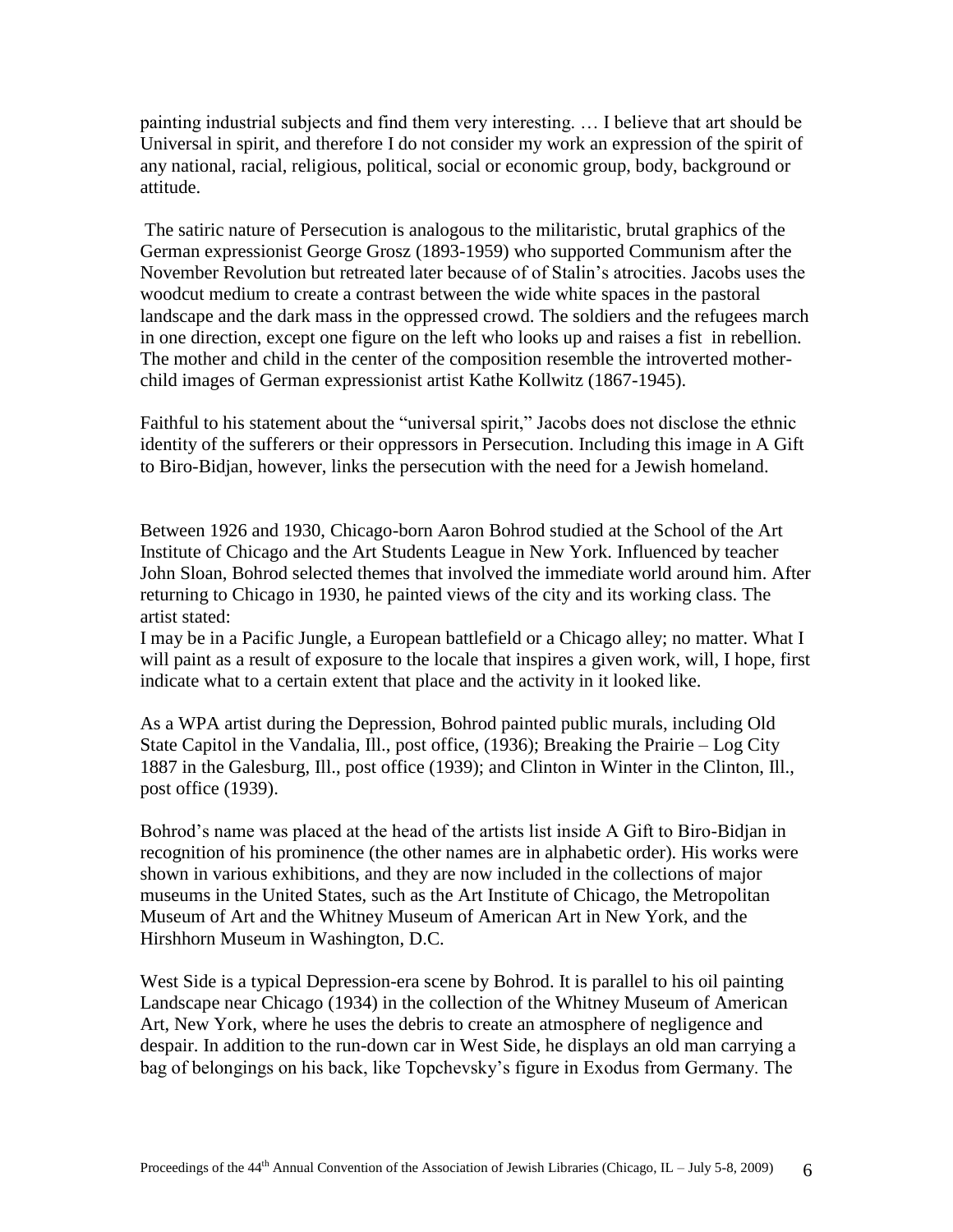urban landscape of apartment buildings with wooden porches at the back of the houses and water tanks in the background is typical of Chicago's West Side.

After the Great Chicago Fire in 1871, Jews moved to the city's West Side around the Maxwell Street Market business district and near Hull House. Between 1880 and 1900, a new wave of 55,000 Russian and Polish Jews crowded into this area. Yiddish was the language of choice and Yiddish theaters, 40 synagogues and dozens of Hebrew schools were established. The Jewish history of the West Side shares themes of immigration, Yiddish culture and new hope with the Biro-Bidjan portfolio.

The symbolic interpretations of a figure carrying a sack suggest refuge, poverty, wandering, or despair, which correspond to the reality of life in Chicago during the Depression and with other images produced by Bohrod during his participation in the WPA. The selection by the artist of this specific neighborhood in Chicago and the depiction of a burdened figure in A Gift to Biro-Bidjan suggest a Jewish relevance.

David Bekker was born in Vilna, Poland. He studied at the Antokolsky Art School in Russia; the Bezalel Art Academy in Jerusalem, Palestine; and the Academy of Fine Arts in Denver. His distinguished teachers in Bezalel were Boris Schatz and Abel Pann. During the Depression, Bekker was a WPA artist who created images of human suffering and painted murals in Illinois public buildings. In 1932, he published a portfolio of woodcuts, Myths and Moods. His works are included in the Library of Congress in Washington, D.C., and the Tel Aviv Museum.

In the book Art of Today: Chicago, 1933 (written by J.Z. Jacobson and published by L.M. Stein), Bekker reveals his identity and his inspiration:

As a descendant of the persecuted Jewish people, branded with a yellow badge of humiliation and rendered impervious to the onslaughts of an antagonistic world by a soul which has never surrendered, I feel impelled to give form in my work to pathos, sorrow, strife and triumphant joy.

Bronx Express is the title of a Yiddish play written in 1919 by Osip Dymov (1878-1959), whose real name was Yosef Perlman. He wrote symbolist plays that addressed the problem of Jewish wandering and suffering through the ages. In Bronx Express, Dymov deals with the experience of the Jewish immigrants in the United States and their difficult in choosing between the values of the old country and the New World.

David Bekker based his woodcut on the description of the theater scene in the prologue to Bronx Express:

Subway car on the Bronx Express line. Afternoon rush hour of a hot day in August. The car is packed with people: men, women, and children, old and young. Some sit, some stand. Many read newspapers.

In the conversation in the subway car, Hungerproud, one of the main characters in the play, reveals his identity as a socialist and extremist. When asked if he observes Yom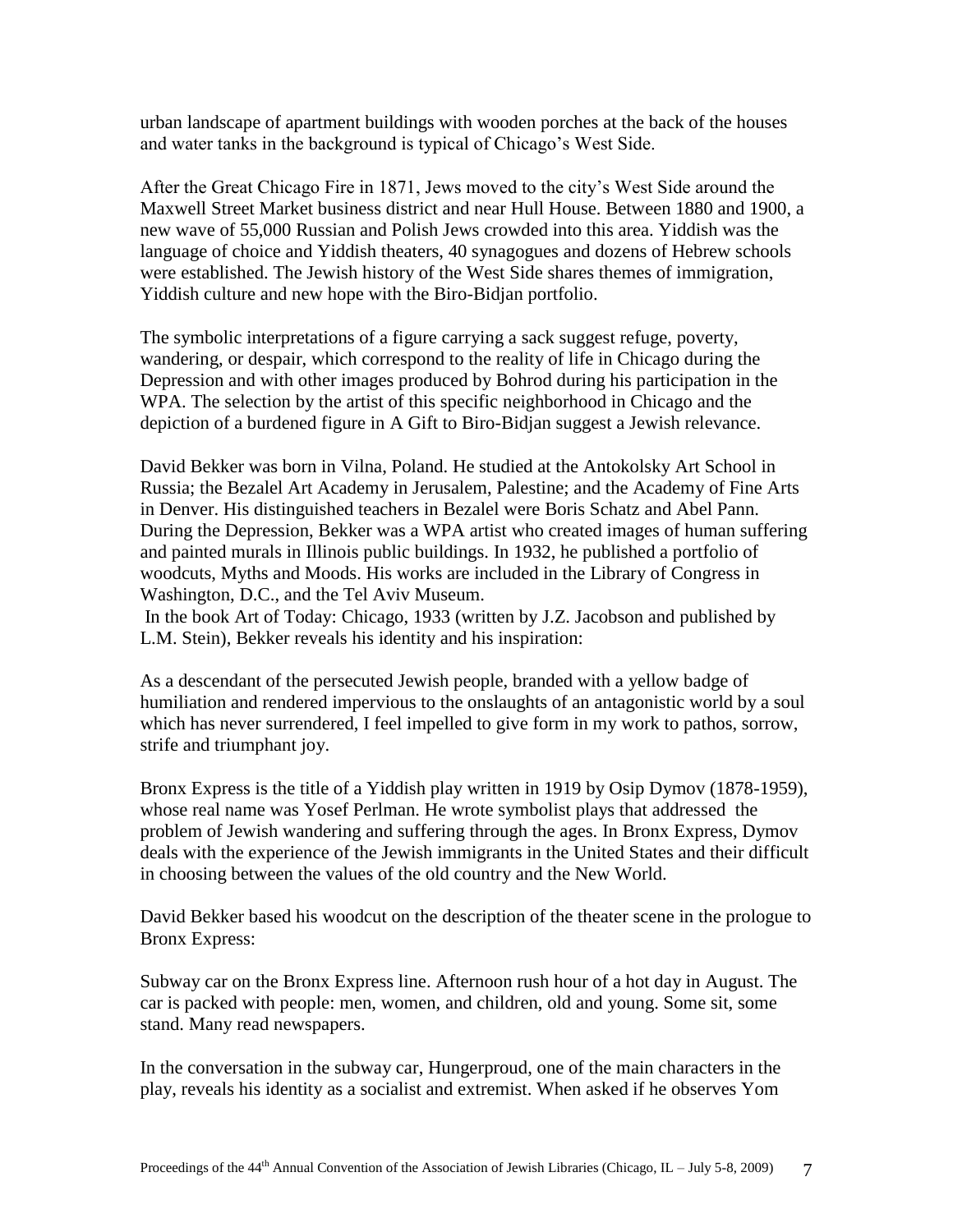Kippur, he replies, "Well Yom Kippur is Yom Kippur, for the proletariat too." When asked why he reads the Yiddish paper and not the English, Hungerproud answers, "Yiddish is better. I'm on the way home; I feel like forty winks. I open the Yiddish paper. I read the editorial, and I'm asleep from 14th Street to Harlem 160th. I walk in for supper refreshed."

David Bekker presents the image Bronx Express as a caricature composed of few lines and a neutral, white background. Beyond the humorous and satiric nature of the play, issues like Jewish traditions, the Jewish Left and the Yiddish language are associated with the ideas behind the Biro-Bidjan settlement.

Louis Weiner was born in Vinnitza, Ukraine, and studied at the Chicago Academy of Fine Arts and the Art Institute of Chicago. He was a member of the Palette and Chisel Club, the Little Gallery of Evanston and the Chicago Society of Artists. His works have been exhibited at the Art Institute of Chicago, the Pennsylvania Academy of Fine Arts and the Midland Club of Chicago.

For many years, he contributed block prints to the annual calendar of the Chicago Society of Artists.

In the book Art of Today: Chicago, 1933 (written by J.Z. Jacobson and published by L.M. Stein), Weiner, like William Jacobs, emphasizes the universal nature of his work:

I avoid the introduction into my work of national, racial, or religious elements for their own sake. I believe that art is universal and makes use of elements, emotions, and phenomena which are in their essence the same the world over and in all time.

No Business expresses the universal themes of poverty and despair, but the site that Weiner selected is local and specific. It is the Maxwell Street Market in the heart of the Jewish community of Chicago's West Side. The images of orthodox Jews and the structures of the stands resemble those in Geller's woodcut Maxwell Street, 1925.

Maxwell Street was far removed from the realization of the American Dream. Resembling the bazaar-like atmosphere of an Eastern European town, it was the "old" country" come to life, instead of the progress and the prosperity of the New World. It echoed the same dilemma of identity that was recognized in Bronx Express.

Like Bohrod's West Side, No Business expresses, in historical and geographical contexts, the economic hopelessness of the Depression or the despair of identity of the Jewish immigrants.

Born in New York, Mitchell Siporin was an infant when his family moved to Chicago in 1911. He studied under Todros Geller and attended the School of the Art Institute of Chicago. Siporin grew up in a Yiddish-speaking home where his family members admired the works of Jewish literary masters like Isaac Leib Peretz, the father of Yiddish literature; the humorist writer Sholem Aleichem; and Bialik, the Hebrew nationalist poet. Siporin's early work reflected his interest in the labor movement and in other sociopolitical issues. During the Depression, he was a prolific member of the WPA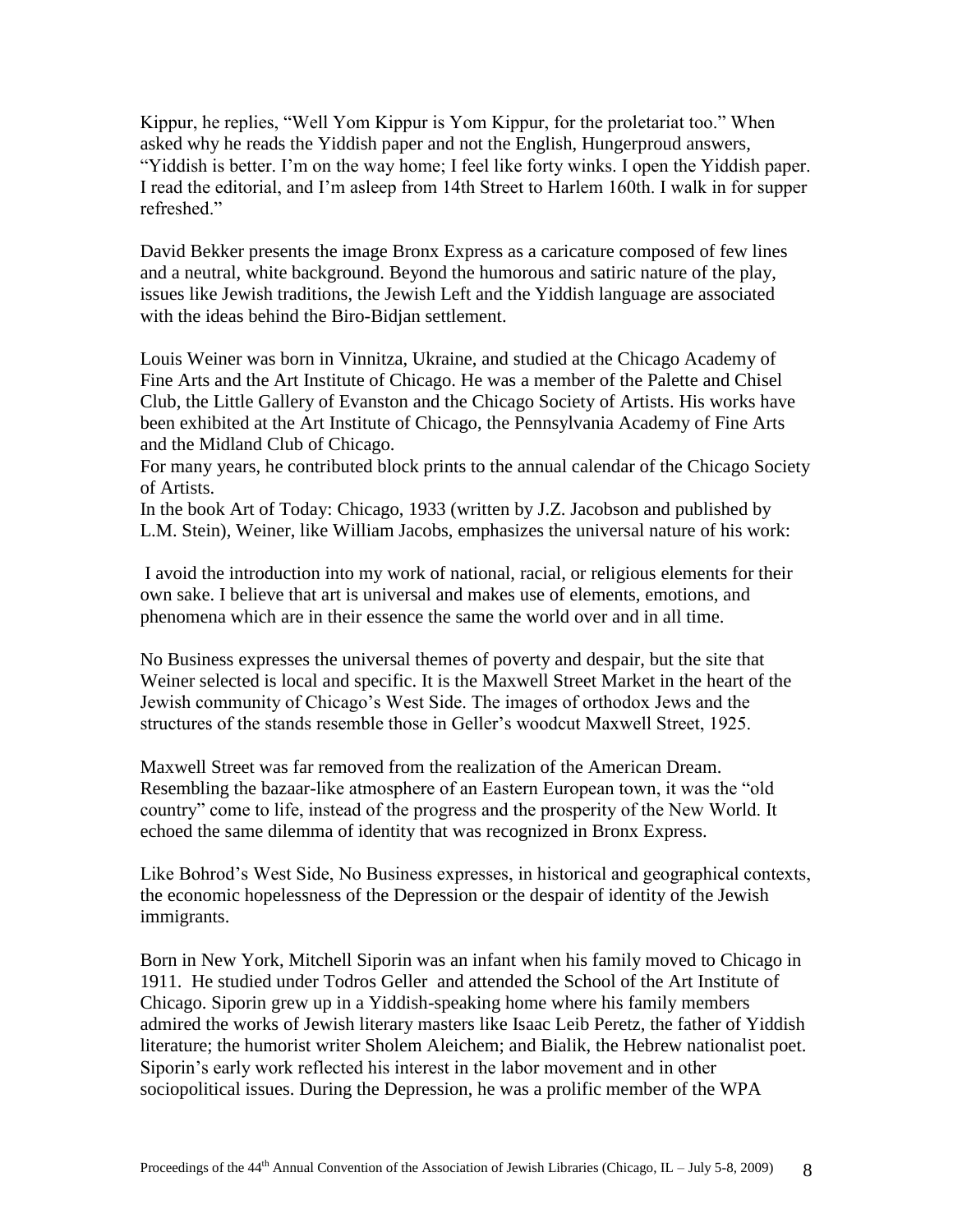project. He created several public murals, including those in the St. Louis post office; the Decatur, Ill., post office; and Chicago's Lane Tech High School. His works are included in the Art Institute of Chicago, and in the Metropolitan Museum of Art, Whitney Museum of American Art, and the Museum of Modern Art in New York.

In 1936, a year before Siporin created Workers Family, he painted an homage to social reformer and humanitarian Jane Addams as part of the WPA project. Addams was the founder of Hull House, which was near the Jewish neighborhood of Maxwell Street. In the painting, Siporin presents Jane Addams in the midst of poor women and children; next to them, a worker and a farmer shake hands.

The labor issue is the prime topic of Workers Family. It is a typical Depression-era scene with working-class people positioned in front of an industrial, urban landscape with smokestacks in the background that emit thick plumes of dark smoke into the sky. Siporin stages the family as if they are sitting for a family portrait. It is a social-realist image that uses the medium of woodcut to create a dazzling contrast between the illuminated human figures and the dark buildings behind them.

Siporin displays three generations in Workers Family: the bearded grandfather in the back and the young boy in the front looking at his parents with anticipation. This motif of the continuity of values and traditions from generation to generation reappeared in 1938 when Siporin painted the murals in Chicago's Lane Technical High School. In the fourpanel mural Teaching of the Arts, Siporin presents allegories of drama, visual arts, literature, and music. In the teaching of the literature and the visual arts, old bearded teachers transfer the knowledge to the next generation.

In the context of the Biro-Bidjan project, Workers Family is a socialist resolution where the family as a whole participates in building new hope.

Born in Chicago, Edward Millman attended the School of the Art Institute of Chicago and later became the chief illustrator for the Chicago Evening American. Attracted by the murals of Mexican artist Diego Rivera, he traveled to Mexico to enrich his art education. Millman became one of the most productive WPA muralists in Illinois during the Depression. He painted Early Pioneers, Social Consciousness, and Growth of Democracy in Illinois for the Decatur post office; Manufacture of Plowshares in Moline for the Moline post office; Blessing of Water for the Chicago Bureau of Water (located in City Hall); and The Contribution of Women to American Progress for Chicago's Lucy Flower Technical High School. His works are included in the Art Institute of Chicago and the Museum of Modern Art in New York.

While Millman's public murals of the late 1930s are complex compositions of epic and allegorical motifs that were inspired by the Mexican muralists, Shoemaker is a more reserved and restrained image.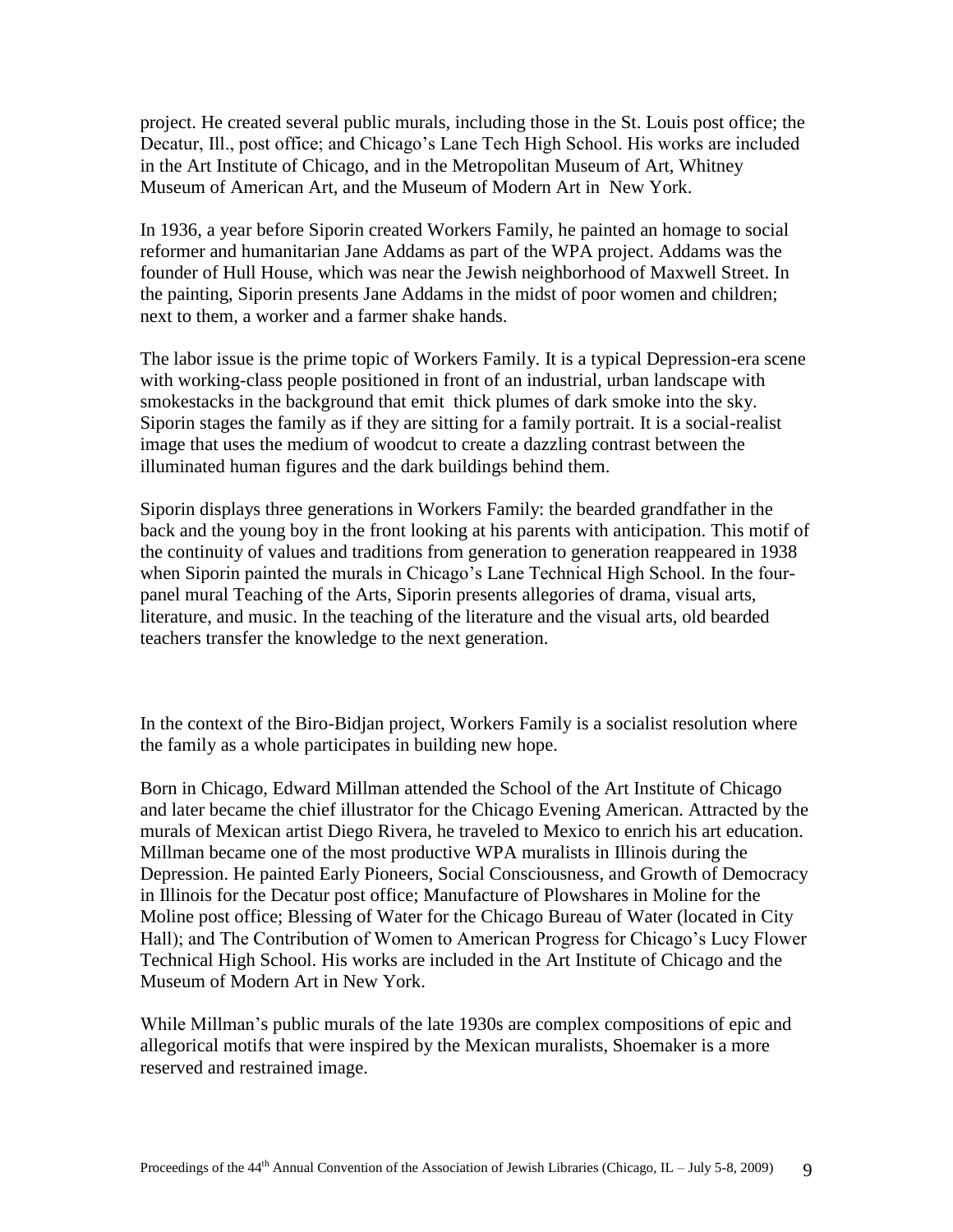The same year A Gift to Biro-Bidjan was produced, Millman worked on the murals for the Moline post office and the Chicago Bureau of Water. The Manufacture of Plowshares in Moline depicts laborers like in Shoemaker, but it is a more dramatic and dynamic scene where workers and machines almost struggle with each other. Blessing of Water is an allegorical poem of human survival. Like A Gift to Biro-Bidjan, it deals with despair and hope — on one side, the humans suffer because of drought; on the other side, the discovery of water leads to a celebration of life.

Millman applies different approaches in Shoemaker by considering the unique medium of the small-format graphic. The shoemaker is portrayed like a skilled worker of the "old" country." The woman in the background appears as a black silhouette, creating a somber atmosphere.

In this woodcut, Millman applies symbolism as he does in his murals, but in a more condensed manner: the pairs of shoes represent the eternal "wanderer." Vincent Van Gogh painted worn shoes as a metaphor for the endless wanderings of the vagabond seeking, in vain, for a haven of rest. This is analogous to the "Wanderer" who carries a sack on his back in the woodcuts of Munch, Topchevsky and Bohrod.

The symbolic meaning of the "shoes" is linked to the overall concept of A Gift to Biro-Bidjan by repeating the continuous desire of Jews to find the path to a final, peaceful destination.

Fritzi Brod was born in Prague, Czechoslovakia. She studied at Lycee in Prague and Kunstgewerbeschule in Vienna. After immigrating to the United States in 1924, she attended the School of the Art Institute of Chicago.

Brod established herself as an innovative textile designer, and her fabrics gained great reputation in the American fashion world. She wrote several design books, including 200 Motifs and Design, Flowers in Nature and Design, and Decorative Design. Brod's documentary material, including a scrapbook with clippings, exhibition catalogs and photographs, is in the Smithsonian Archives of American Art in Washington, D.C.

In the mid-1930s, Brod created numerous works on paper, mostly woodcuts and lithographs. More than 50 of these are in the collection of Northwestern University's Mary and Leigh Block Museum of Art. In most of the graphics she features women, the majority of whom were inspired by German Expressionism; only a few of them reflect a design approach.

Brod selected the woodcut In the Workshop for the portfolio for the same reason that Millman included Shoemaker. Both deal with labor, a common theme during the Depression. Although Brod's graphics during the mid-1930s were mostly expressionistic, she preferred to submit a woodcut that represented her decorative or design approach.

The design of In the Workshop was inspired by Art Nouveau: the slanted heads, the delicate lines and the ornamental patterns. This design creates a contrast to the gloomy mood of the scene. Five women are crowded in a small shop, where a Vogue magazine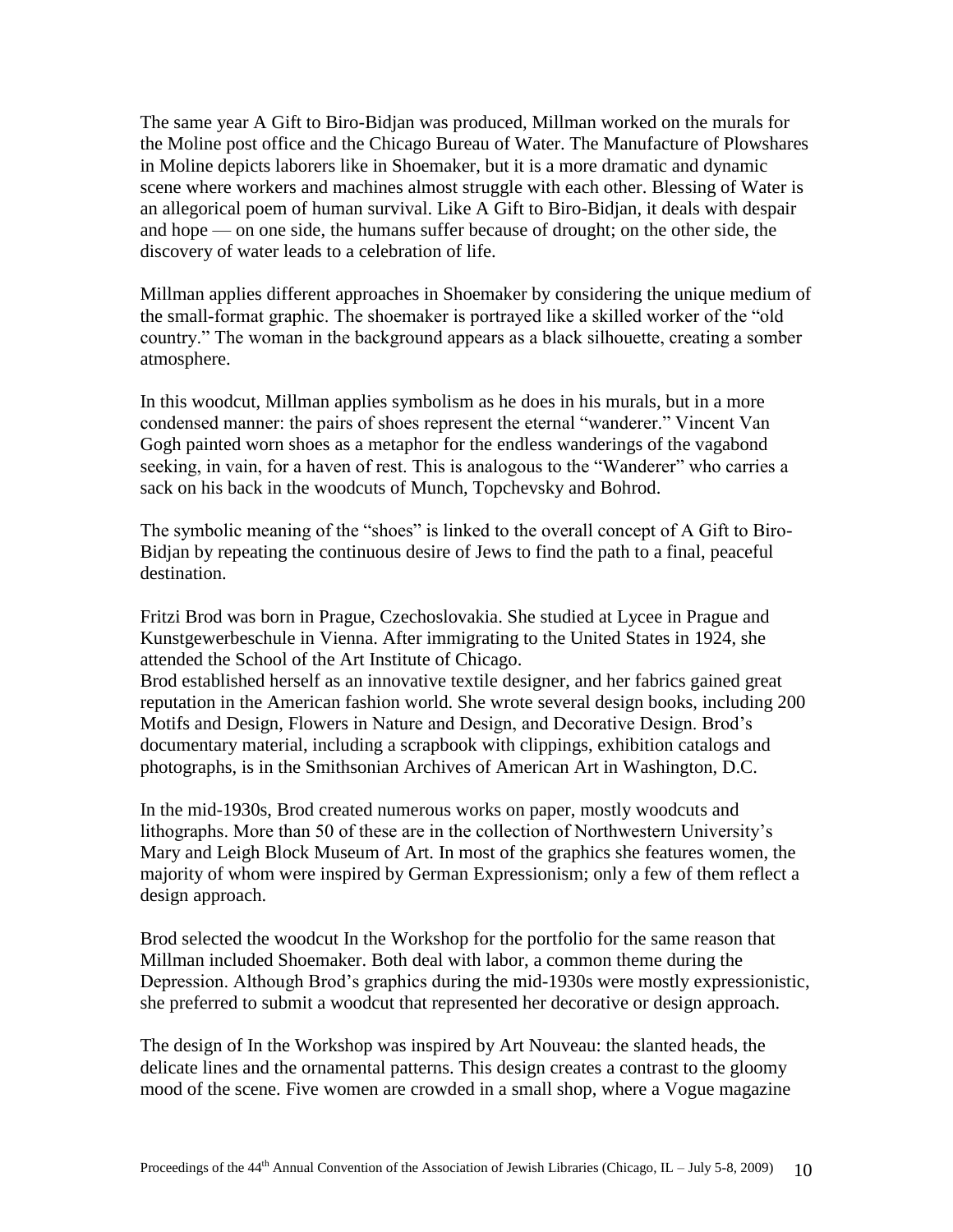hangs on the wall. These women sit quietly, concentrating on their sewing. Two of the women in the front are in the darkness; their faces are black silhouettes. A dazzling light from the window illuminates the rest.

Brod, like other artists of A Gift to Biro-Bidjan, uses the unique medium of black-andwhite woodcut to express the symbolism of dark against light and new hope overcoming despair.

A native of Chicago, Bernece Berkman studied at the School of the Art Institute of Chicago and also privately with Todros Geller and Rudolph Weisenborn. She later attended Hunter College in New York and studied under the direction of artist Stuart Davis at the New School for Social Research. Her works are included in the collections of the Art Institute of Chicago, Carnegie Museum of Art in Pittsburgh and Seattle Art Museum.

Berkman's mentors, Geller and Weisenborn, inspired her artistic development. Like Geller, she perceived art as a tool for social reform; like Weisenborn, she preferred to apply Expressionism in a Cubist manner.

In Toward a Newer Life, Berkman merges the current motifs of despair and hope with the Bible narrative of the slavery of the Jews in Egypt. This complex composition blends the Jewish slaves in Egypt with the workers of the Great Depression. They are surrounded by either Egyptian pyramids or by a modern industrial district with a smokestack.

Berkman intensifies the drama by the expressive gestures of the hands. One hand angrily grasps a machine part; others are extended upward. The large, illuminated figure in the center resembles one of Pablo Picasso's figures in the mural Guernica, an homage to the human suffering during the Spanish Civil War. Picasso completed the mural in 1937, the same year A Gift to Biro-Bidjan was published in Chicago.

Picasso based this figure in Guernica, with arms outstretched and looking up in anguish and prayer, on previous works that he created in the early 1930's that presented his visual interpretation of the Crucifixion. Berkman's figure uses arm gestures similar to the figure in the woodcut The Cry (1919), created by German artist Otto Dix (1891-1969). Dix, like Berkman, was socially conscientious and developed a style that was a synthesis of expressionism and cubism.

Although Berkman's woodcut displays a scene of oppression and despair, she grotesquely titled it Toward a Newer Life. The theme of the slavery in Egypt followed by the exodus to the Promised Land serves as a message for universal social justice, as well as for the Jewish desire for a homeland.

Morris Topchevsky was born in Bialystock, Poland. His father immigrated to the United States in 1910, and the rest of the family followed later. Four of the Topchevsky children perished in the Bialystock pogroms of 1905.

Topchevsky studied art at the Hull House and the School of the Art Institute of Chicago. His teachers were Enella Benedict and Albert Krenbiel. In 1925, he traveled to Mexico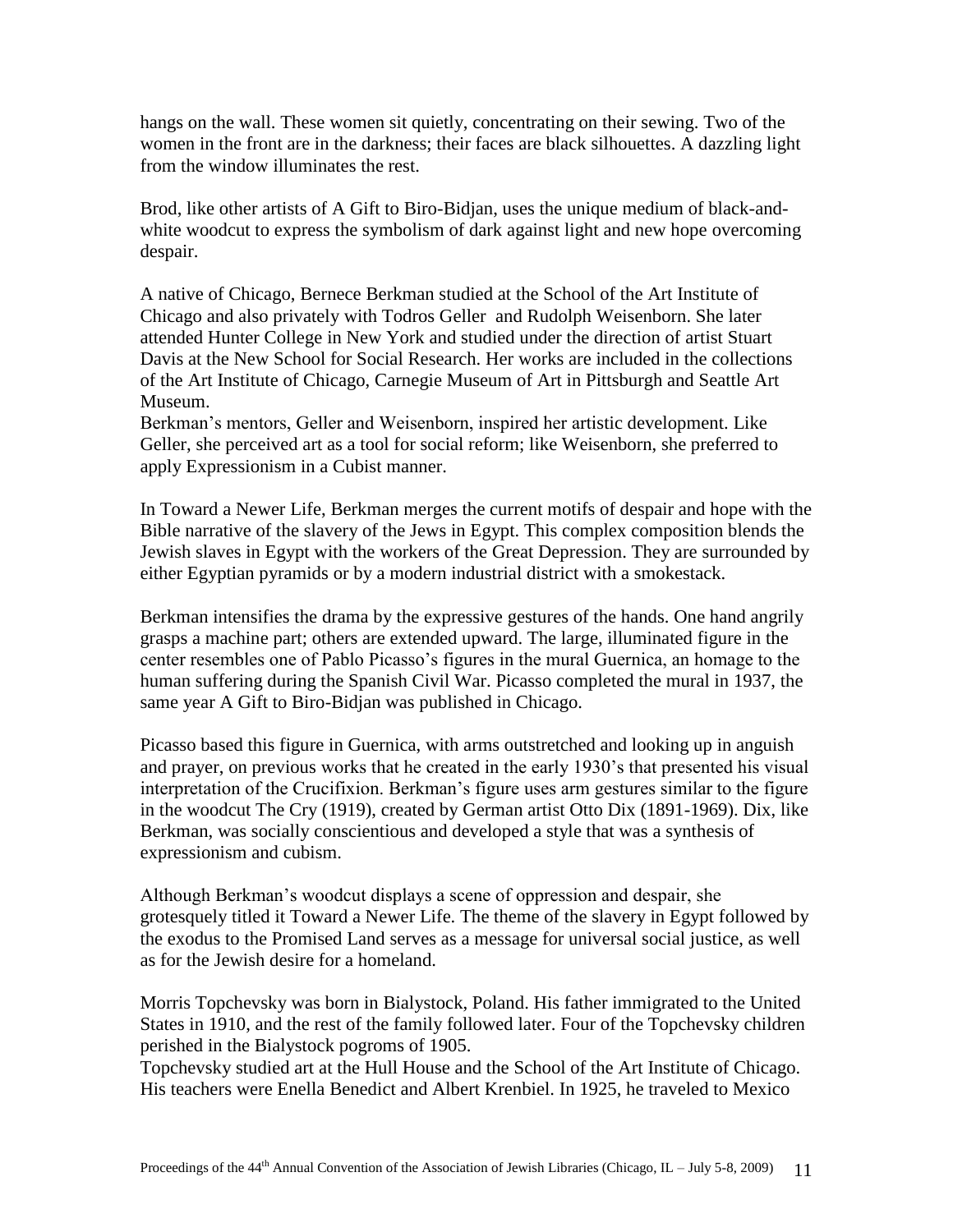with Jane Addams to visit poor neighborhoods and to meet with local leaders. During his studies, Topchevsky worked as a billboard designer and painter. When he became ill from toxic paint, his doctor advised him to move to a better climate to improve his health. In 1926, he traveled back to Mexico.

His experiences in Mexico had a dramatic influence on his career. He was inspired by the Aztec and Maya sculptures and by the Mexican muralists Diego Rivera (1886-1957) and José Clemente Orozco (1883-1949). When Topchevsky returned to Chicago during the Depression, he applied the social messages and monumental effect of the Mexican muralists to his work. His works expressed the agony of the unemployed and scenes of Chicago's industrial areas. In 1936, he painted the mural North American Children Working in Holmes School in Oak Park, Ill.

Topchevsky was the most politically radical artist of those who contributed to A Gift to Biro-Bidjan. In the book Art of Today: Chicago, 1933 (written by J.Z. Jacobson and published by L.M. Stein), he boldly revealed his revolutionary ideas:

At the present time of class struggle, danger of war and mass starvation, the artist cannot isolate himself from the problems of the world, and the most valuable contribution to society will come from the artists who are social revolutionists.

In all my work I have felt that movement of masses of people is the most important element. At first it was because I was fascinated by the problem it afforded. At the present, and I hope in my future work, it will be a means of helping the revolutionary movement of this country and the liberation of the working masses of the entire world.

In 1933, the year he was quoted, Topchevsky created the painting Century of Progress. He grotesquely displayed unemployed workers in shantytown observing the extravagant pavilions of Chicago's World's Fair, A Century of Progress, which celebrated the city's 100 years of "advancement."

To a New Life is a social-realist image that resembles Soviet scenes of Stalin's era. New Life was also the title of the publication of ICOR, the Association for Jewish Colonization in the Soviet Union that sponsored the portfolio. The man and women in front are pioneer workers of the "new world order." The man holds a hammer, a common Soviet symbol, in his hand. In his other hand, he holds a blueprint, a new plan for a "new life."

The woman holds a book, which represents the ideology behind the new social order. The scene in the back breaks the realistic atmosphere by presenting a dream-like image of the Old Jew. Topchevsky curved largely into the wooden block to illuminate the workers and the surrealistic scene of the old man behind them. Like a theater drama, he proposes a solution for a new life, for which the Biro-Bidjan project is an optional response.

Abraham Weiner was born in Vinnitza, Ukraine. He earned a degree in architecture from the University of Michigan in 1922 and later studied under Frederick Victor Poole (1865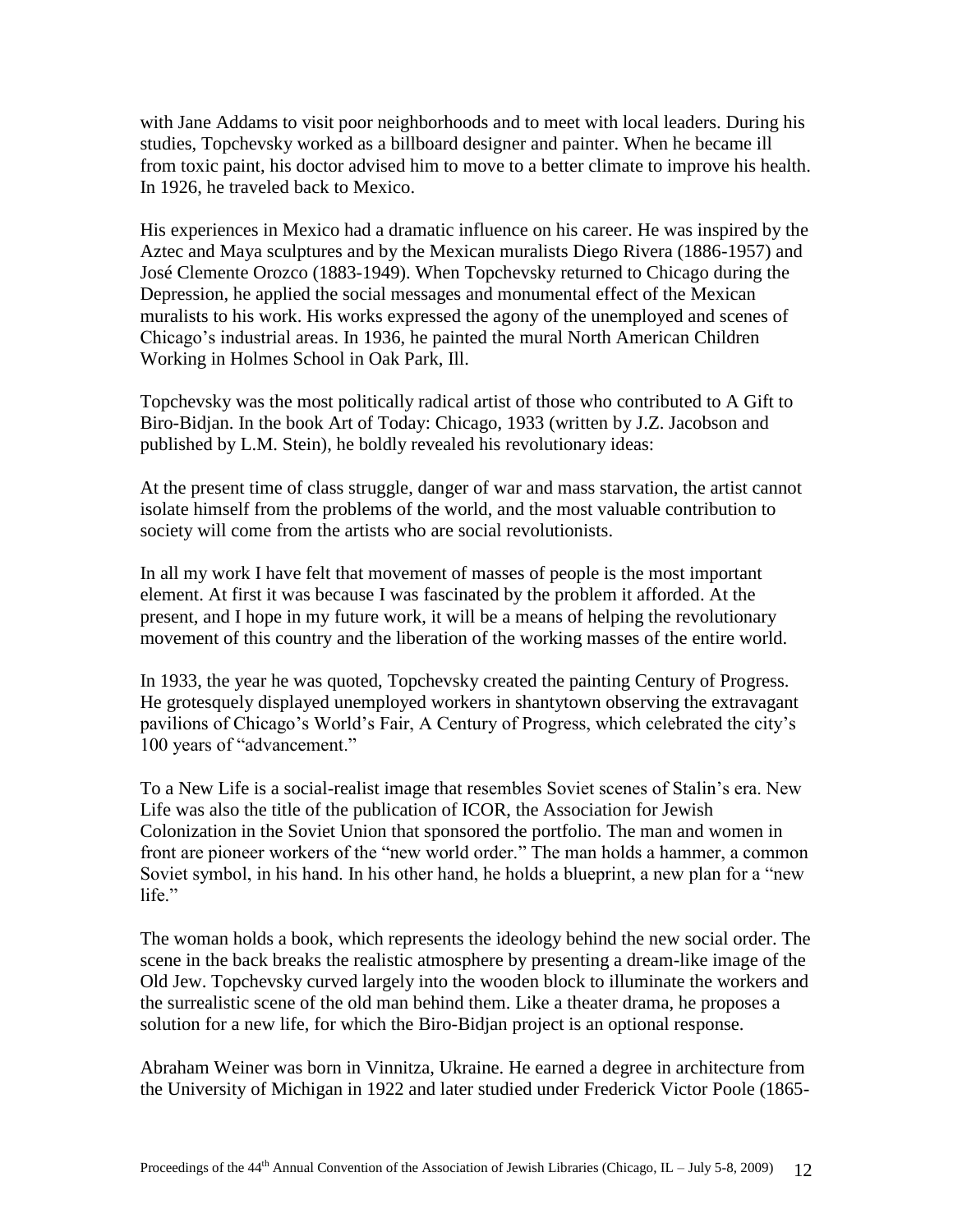1936) at the School of the Art Institute of Chicago. He also studied at the studio of John Norton (1876-1934) and at the New Bauhaus under Alexander Archipenko (1887-1964). The New Bauhaus, a continuation of the German Bauhaus that was closed by the Nazis, was founded in Chicago in 1937 by La'szlo' Moholy-Nagy (1895-1946). Weiner's work was exhibited at Northwestern University in 1931, the Art Institute of Chicago in 1931 and 1934, and Cornell University in 1933. He worked as an architectural draftsman and as a set designer for 20th Century Fox Film Corporation.

Milk and Honey is an improvisation of Grant Wood's American Gothic. At the annual juried exhibition in Chicago in 1930, American Gothic won the Art Institute purchase prize. Despite controversial debate about Wood's artistic intentions, American Gothic became one of the most influential works, locally and nationally, and a model for a new realism during the Depression.

Like Wood in American Gothic, Weiner stages an old man and a young woman in a rural environment. His farm landscape, which resembles Wood's Midwestern scenes, replaces the Carpenter Gothic-style house of American Gothic. Weiner transfers the agricultural tool from the old man to the young woman. In American Gothic, the old man holds the pitchfork; in Milk and Honey, the young woman grasps the rake. The pitchfork and the rake, symbols of farming and rural life, echo in both images. In American Gothic, the lines of the pitchfork repeat in the Gothic window, the woman's apron and the man's outfit. In Milk and Honey, Weiner — in a remarkable utilization of woodcut technique replicates the lines of the rake over the entire composition.

For Weiner, the glorification of rural life focuses on the land of Milk and Honey: the Promised Land, a biblical utopia of peace and harmony. Weiner transfers the rake to the woman to signify labor equality in the new world order. Photos of women pioneers driving tractors in Biro-Bidjan illustrated this progressive trend. The Biro-Bidjan project, where rural life and socialism blended with ethnic identity, replaced the visionary role of the Holy Land.

Raymond Katz was born in Kassa, Hungary, and came to the United States in 1909. He studied at the Art Institute of Chicago and the Chicago Academy of Fine Arts. In the late 1920s, he worked as a director of the Poster Department at Paramount Studios. He was appointed the Director of Posters for the Chicago Civic Opera in 1930. During the Great Depression, notable architect Frank Lloyd Wright urged Katz to become a muralist. In 1933, he was commissioned to paint a mural for the Century of Progress exposition in Chicago. In 1936, he painted the mural History of the Immigrant for the Madison, Ill., post office. Katz's works were included in various exhibitions and now are part of several museum collections, including those of the Art Institute of Chicago; Corcoran Gallery of Art, Washington, D.C.; and the Jewish Museum, New York. His murals, bas-reliefs and stained glass designs adorn more than 200 Jewish synagogues in the United States.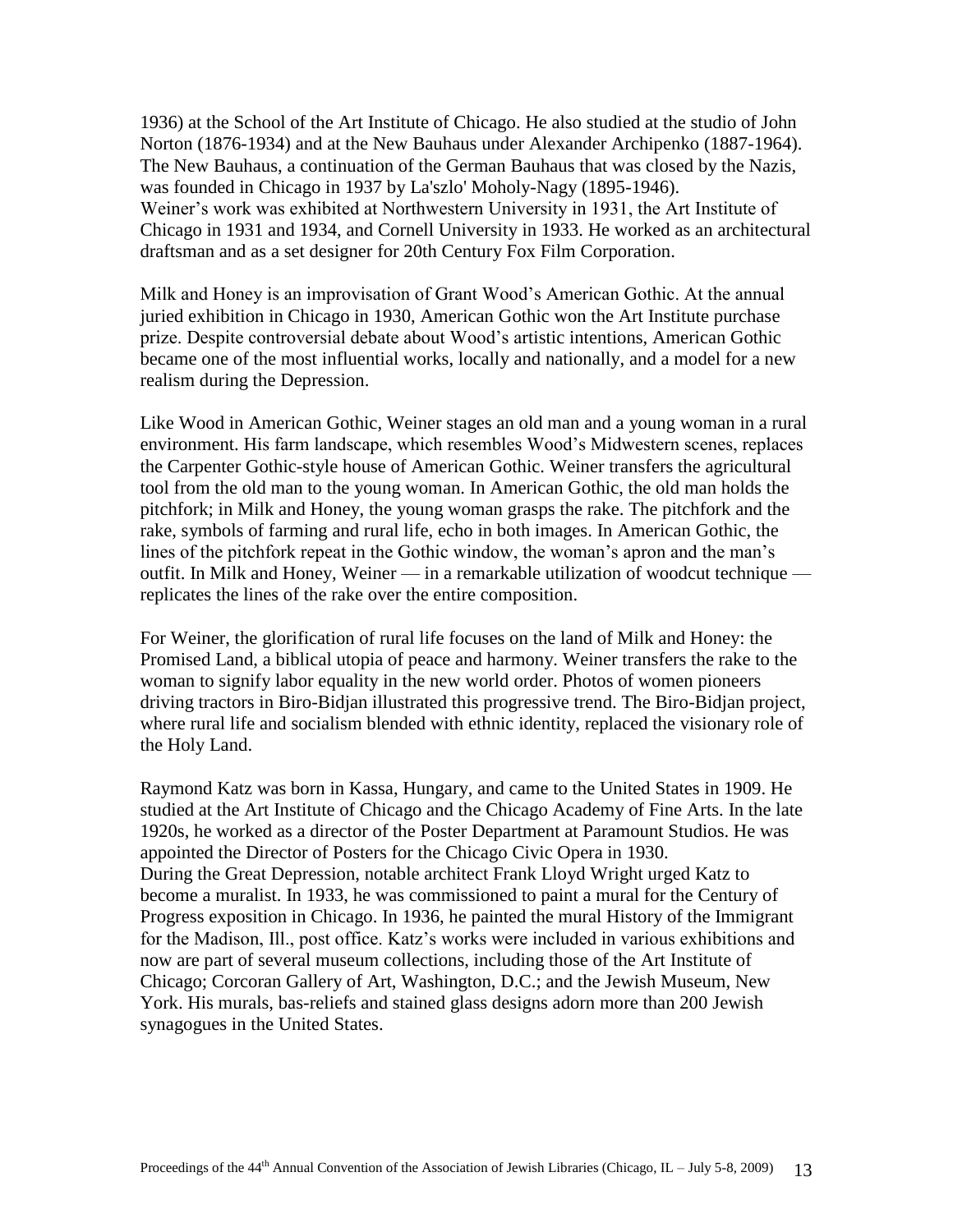Katz and other Jewish artists in Chicago who expressed Jewish and Biblical themes were inspired by the artist Abel Pann (1883-1963). Pann, who is regarded as the leading painter of the Land of Israel, exhibited in the Art Institute of Chicago in 1920.

Early in his career, Katz began to explore the artistic possibilities inherent in the characters of the Hebrew alphabet. He developed aesthetic and philosophical interpretations of each letter and became the leading innovator and pioneer in the field of Hebraic art.

Katz applies this concept in the woodcut Moses and the Burning Bush. Hebrew letters appears in Moses' head, his cane and inside the flame. The initial of Moses' name crowns his head. The letter in the flame is the first letter of the name of God. A combination of images and Hebrew letters appeared commonly in illustrations of the scene Moses and the Burning Bush in the Haggadah, the book of Passover.

The symbolism of the burning bush corresponds to the motifs of A Gift to Biro-Bidjan. The miracle of the burning bush occurred in the desert when Moses led the Jews from Egypt to the Holy Land. The flame represents tribulation, and the survival of the bush represents eternity. The Jewish people endured persecution and pogroms on their final destination to the Promised Land.

Katz uses the white silhouette method of woodcut production to enhance the miraculous atmosphere. In complete darkness, the pattern of the flame is repeated throughout the composition — in the sky, the desert dunes and even in Moses' gown. This approach resembles Munch's The Scream (1893), where the sound waves echo in the entire image, or Abraham Weiner's Milk and Honey, where the shape of the rake is replicated throughout the composition.

A native of Vinnitza, Ukraine, Todros Geller immigrated to Canada in 1906 and moved to Chicago in 1918. He studied at the School of the Art Institute of Chicago and became a leading artist among the city's art community. Known as the "dean" of Chicago's Jewish artists, he was as a mentor and a source of inspiration to others, including Aaron Bohrod and Mitchell Siporin.

Geller was a master printmaker who published several books of his graphics. For three consecutive years, he received awards for his woodcuts at the Annual Library of Congress National Print Exhibitions. He taught art at the Jewish People's Institute in Chicago (1920–27), and conducted classes in his studio. Many prominent Chicago artists studied drawing and painting under Geller.

Geller's works were included in various exhibitions, and they are in the collections of the Art Institute of Chicago, the Metropolitan Museum of Art and the Whitney Museum of American Art in New York, and the Library of Congress in Washington, D.C.

Like David Bekker's Bronx Express, which was based on a Yiddish play, Geller's Raisins and Almonds was inspired by a Yiddish poem of the same title. The founder of the modern Yiddish theatre, Abraham Goldfaden, wrote the poem in 1880 as part of his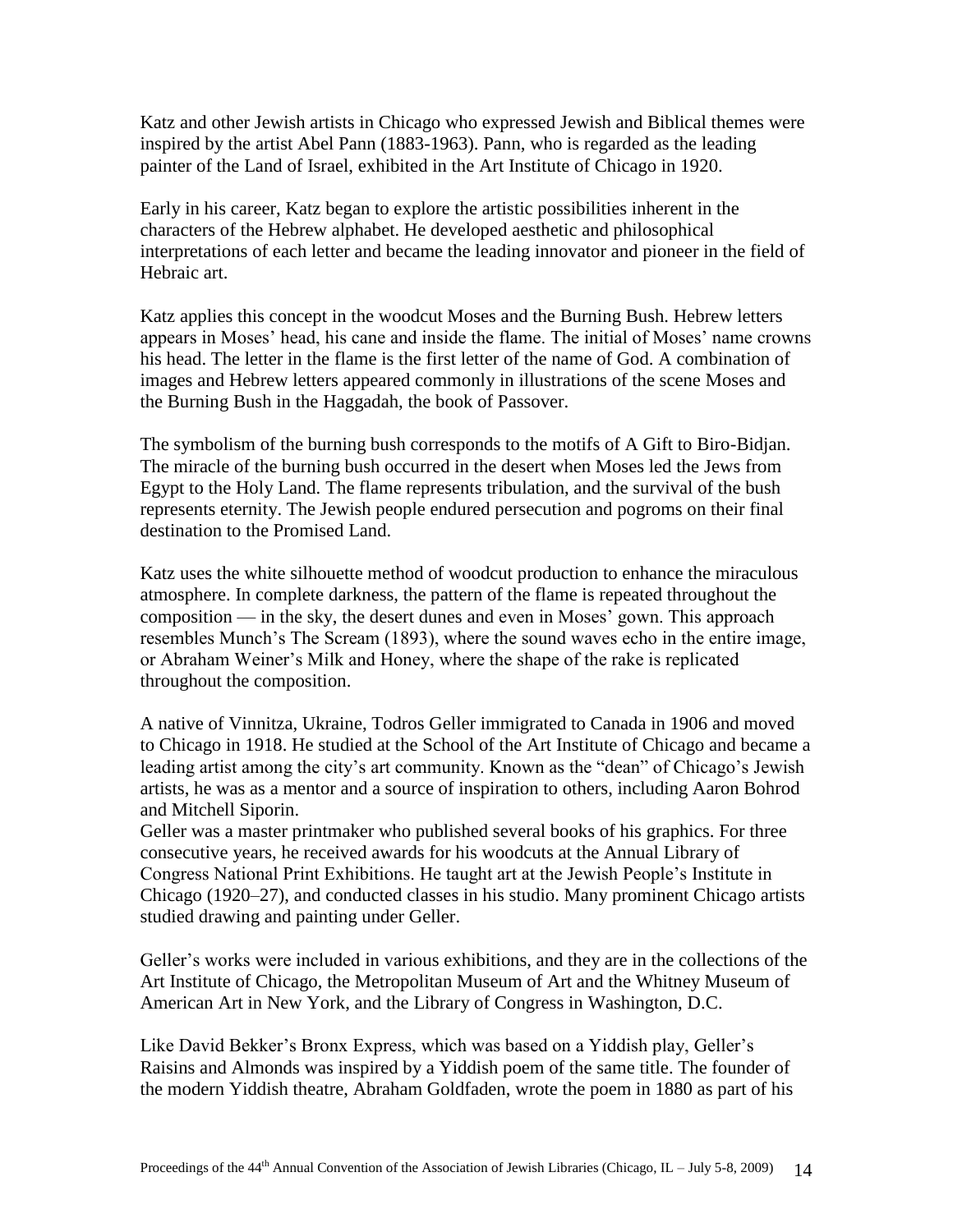operetta Shulamis, which features a mothers singing a lullaby to her son. The poem is an allegory of the Jewish people's longing to return to their homeland:

Under Baby's cradle in the night Stands a goat so soft and snowy white The Goat will go to the market To bring you wonderful treats He'll bring you raisins and almonds Sleep, my little one, sleep.

In Eastern Europe, goats were an important staple of Jewish life, believed to be endowed with mystical qualities. The goat became an insignia or dominant symbol in Geller's artistic vocabulary. On the cover of his book From Land to Land (1937), he positioned the goat on the shore of Lake Michigan with Chicago's skyline as a backdrop. Raisins and Almonds is also included in this book published by L.M. Stein.

In Raisins and Almonds, Geller draws a circle of life starting with the scene of Goldfaden's lullaby, where the mother and the goat surround the cradle. In the second scene, the boy is studying in a way traditional to Jewish towns in Eastern Europe. Then, the grown-up man is wandering into the real world with a sack carried on his back, passing an open market. Continuing his journey, he works as a tailor to earn money to immigrate to the New World.

The scene of the elevated train and the smokestacks marks his arrival in Chicago. From this point, the episodes turn political and current: unemployed workers demonstrate with banners and flags in their hands. The last dream-like scene in the cycle repeats the theme of "new hope" in the title page of the portfolio: a man stands in an illuminated space looking up and grasping a newly planted tree.

Born and reared in the Hull House district, Ceil Rosenberg finished grade school at 10, and high school at 13, too young to be admitted to the Art Institute of Chicago. Eventually, at the Institute, she was a prize student. She had her first lessons at Hull House and later studied in the studios of Todros Geller and Raymond Katz. New Hope, Ceil Rosenberg's woodcut, is the most realistic image in the portfolio. Rosenberg, a WPA artist during the Depression, captured urban views in a dogmatic realism. Her image Winter Scene, which features Chicago, was selected as the cover of the book, A New Deal for the Arts, published in 1997 by the National Archives and Records Administration, Washington, D.C., and the University of Washington, Seattle. At the time Rosenberg created Winter Scene, artists of the Soviet Union adapted Social Realism as the official state-supported artistic trend. In 1933, the Moscow exhibition Artists of the Russian Federation Over Fifteen Years marked a new era. It rejected Russian avant-garde artists like Kazimir Malevich (1878-1935) and declared Social Realism as the leading style during Stalin's era.

The term "social realism" appeared in a 1932 article in the Literary Gazette: "The masses" demand of an artist honesty, truthfulness, and a revolutionary, socialist realism in the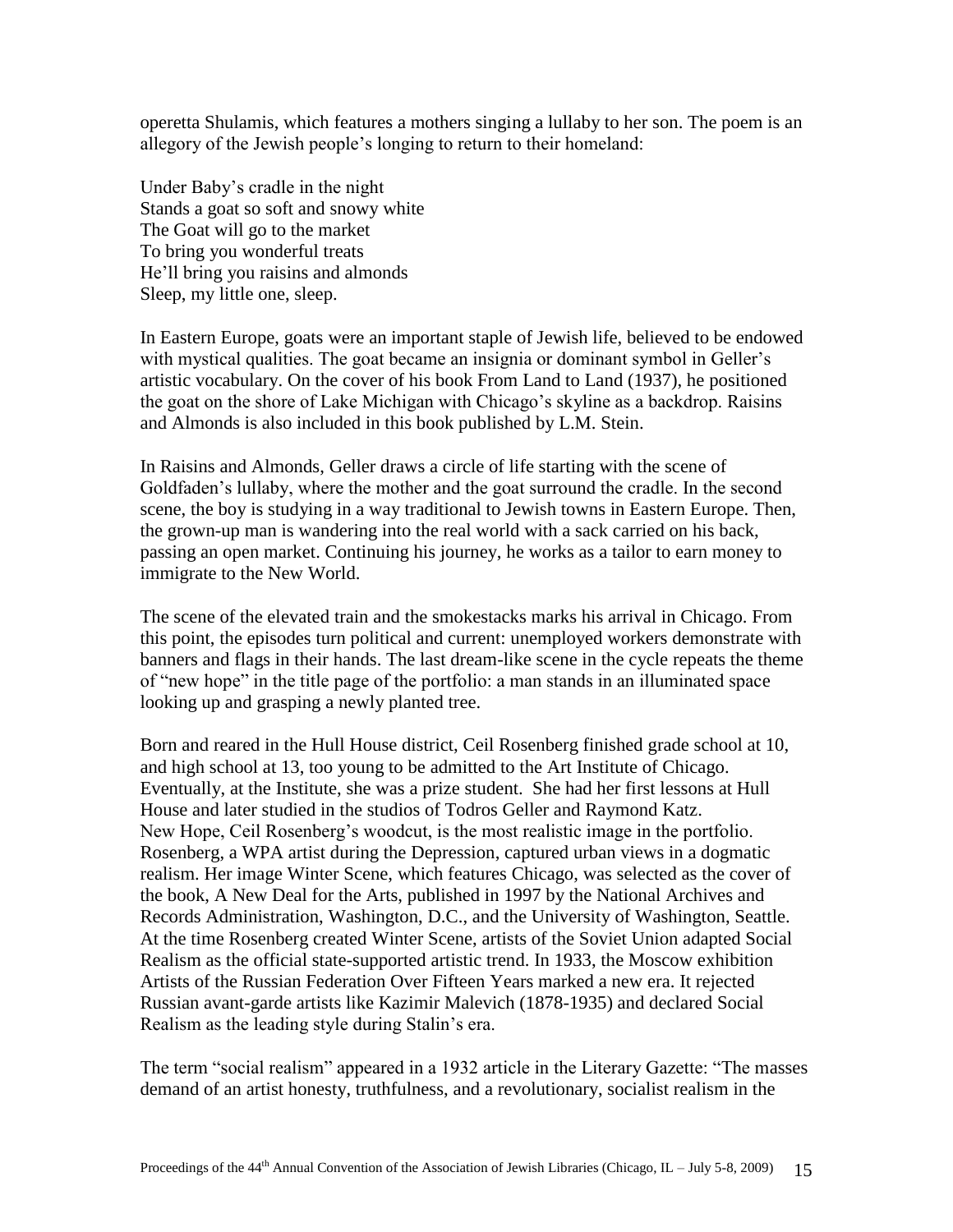representation of the proletarian revolution." A year later, Maksim Gorki published his essay "On Socialist Realism," which dealt with "a new direction essential to us – socialist realism, which – it stands to reason – can be created only from the data of socialist experience."

New Hope repeats the concept of the "New Jew" in contrast to the "Old Jew" as it appears in Morris Topchevsky's To a New Life. Rosenberg's approach to this theme is more simplistic and direct. She focuses on the faces of two generations: the old, religious Jew positioned in the back and the young, secular pioneer holding the pitchfork in his hand.

## **Bibliography**

*Birobidjan: A New Hope for Oppressed European Jews.* Year Book of the American Committee for the Settlement of Jews in Birobidjan, 22 December 1936. *Biro-Bidjan: Exhibition [catalog] of Works of Art Presented by American Artists to the State Museum of Biro-Bidjan*. Art Committee, ICOR, 1936. Bown, Matthew Cullerne. *Art Under Stalin*. New York: Holmes & Meier, 1991. Bustard, Bruce, I. *A New Deal for the Arts*. Seattle: National Archives and Records Administration and University of Washington Press, 1997. Cutler, Irving. *The Jews of Chicago: From Shtetl to Suburb*. Urbana & Chicago: University of Illinois Press, 1996. Falk, Peter Hastings, ed. *Who Was Who in American Art, 1564 - 1975: 400 Years of Artists in America*. Madison: Sound View Press, 1999. *From Land to Land: Woodcuts by Todros Geller*. Chicago: L.M. Stein, 1937. Jacobson, J.Z. *Art of Today: Chicago 1933*. Chicago: L.M. Stein, 1933. Lozowick, Louis. *100 Contemporary American Jewish Painters and Sculptures*. New York: YKUF, 1947 Lucie-Smith, Edward, *Art of the 1930s: The Age of Anxiety*. New York: Rizzoli, 1985. Mavigliano, George J., and Richard A. Lawson. *The Federal Art Project in Illinois: 1935 - 1943*. Carbondale: Southern Illinois University Press, 1990. McKinzie, Richard D. *The New Deal for Artists*. Princeton: Princeton University Press, 1973. Oravez, David L*. Woodcut: Step-by-Step Lessons in Designing, Cutting and Printing the Woodblock.* New York: Watson-Guptill Publications, 1992. Roth, Cecil. *Jewish Art: An Illustrated History*. Greenwich: New York Graphic Society, 1971. Ruby, Walter. ―Birobidzhan.‖ *Hadassah Magazine*, May 1994: 28 - 31. Sandrow, Nahma. *God, Man, and Devil*: *Yiddish Plays in Translation.* Syracuse: Syracuse University Press, 1999. Schwarz, Karl. *Jewish Artists of the 19th and 20th Centuries*. New York: Philosophical Library, 1949. Shapiro, David. *Social Realism: Art as a Weapon*. New York: Ungar, 1973. Shilo-Cohen, Nurit, ed. *Bezalel 1906 - 1929*. Jerusalem: The Israel Museum, 1983.